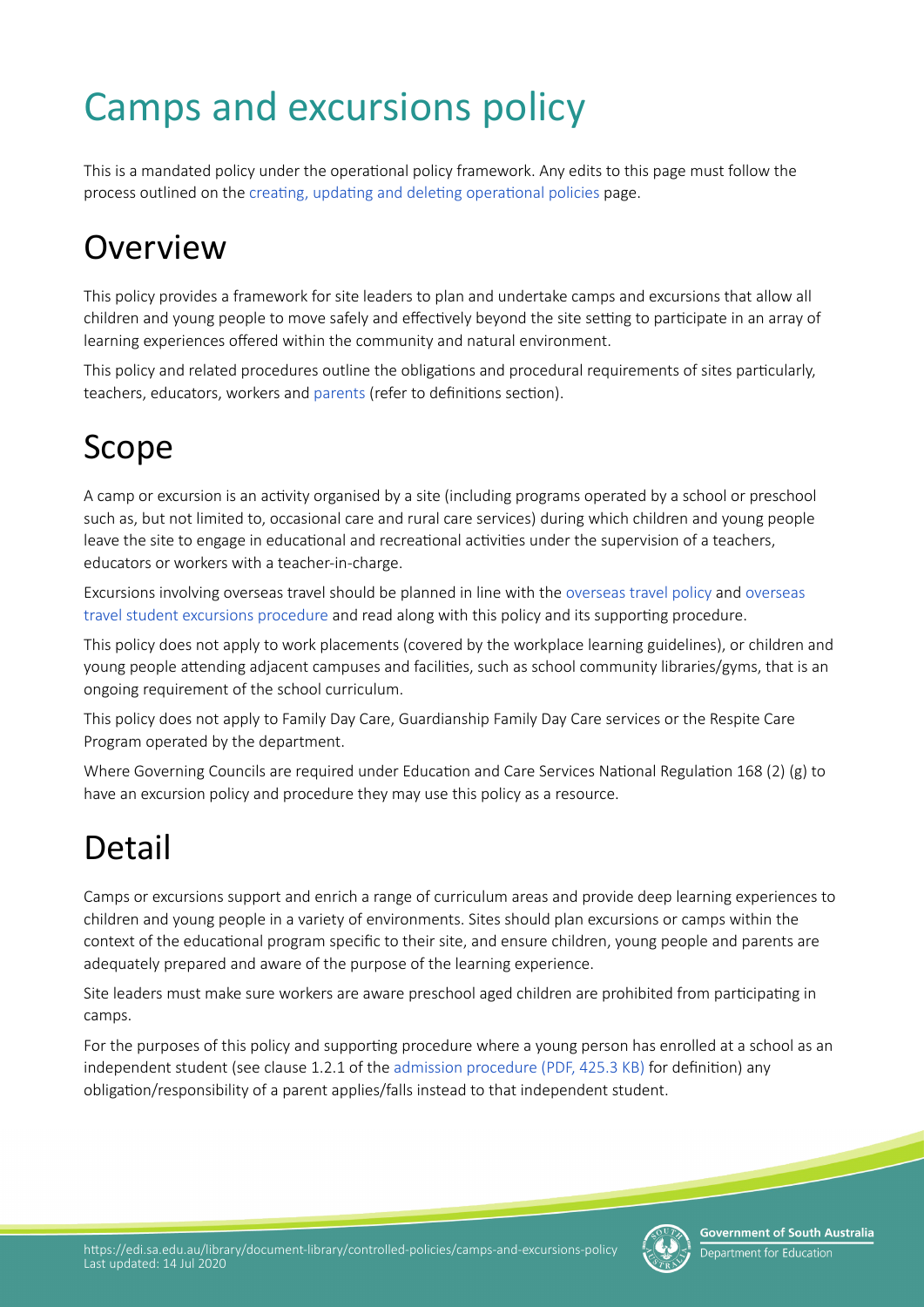All camp or excursion documentaton must be submited and approved in line with this policy and associated procedures before any camp or excursion taking place. Specifc details on how to conduct a camp or excursion are contained in the [camps and excursions procedure \(PDF, 606.7 KB\)](https://edi.sa.edu.au/library/document-library/controlled-procedures/camps-and-excursions-procedure.pdf).

## Duty of care

All department workers owe a duty to take reasonable care to protect those children and young people in their care and control from a reasonably foreseeable risk of harm. If harm results from a failure to exercise the required standard of care, a negligence claim may result. Refer to [duty of care policy \(PDF, 242.1 KB\)](https://edi.sa.edu.au/library/document-library/controlled-policies/duty-of-care-policy.pdf).

In addition to the obligations outlined above, site leaders must advise departmental workers (including volunteers) that they have statutory obligatons under secton 28 and 29 of the [Work Health and Safety Act](https://www.legislation.sa.gov.au/LZ/C/A/WORK%20HEALTH%20AND%20SAFETY%20ACT%202012.aspx)  [2012](https://www.legislation.sa.gov.au/LZ/C/A/WORK%20HEALTH%20AND%20SAFETY%20ACT%202012.aspx) (SA) (WHS Act) to:

- take reasonable care for their own health and safety
- take reasonable care that their acts or omissions do not adversely affect the health and safety of other persons
- comply, so far as the worker is reasonably able, with any reasonable instruction that is given by the department to allow the department to comply with the WHS Act
- cooperate with any reasonable departmental policy or procedure relating to health or safety at the workplace that has been notified to them.

To fulfl the department's legal obligatons the site leader must nominate a teacher-in-charge for any camp or excursion.

To ensure the safety and wellbeing of children, young people and workers, camps or excursions must be conducted with all parties aware of their roles and responsibilities.

# Education and early childhood services national law and regulations

Preschools must make sure there's adequate supervision of children at all tmes and to take every reasonable precauton to protect children from harm and any hazard or risk likely to cause injury, as per the:

- Education and Early Childhood Services (Registration and Standards) Act 2011 (Schedule 1 Education and Care Services National Law)
- Education and Education and Early Childhood Services (Registration and Standards) Regulations 2011.

This includes the requirements to conduct a risk assessment (see risk management of the [camps and](https://edi.sa.edu.au/library/document-library/controlled-procedures/camps-and-excursions-procedure.pdf)  [excursions procedure \(PDF, 606.7 KB\)](https://edi.sa.edu.au/library/document-library/controlled-procedures/camps-and-excursions-procedure.pdf)) before an excursion and ensuring appropriate authorisatons as per the acceptance and refusal of authorisations policy.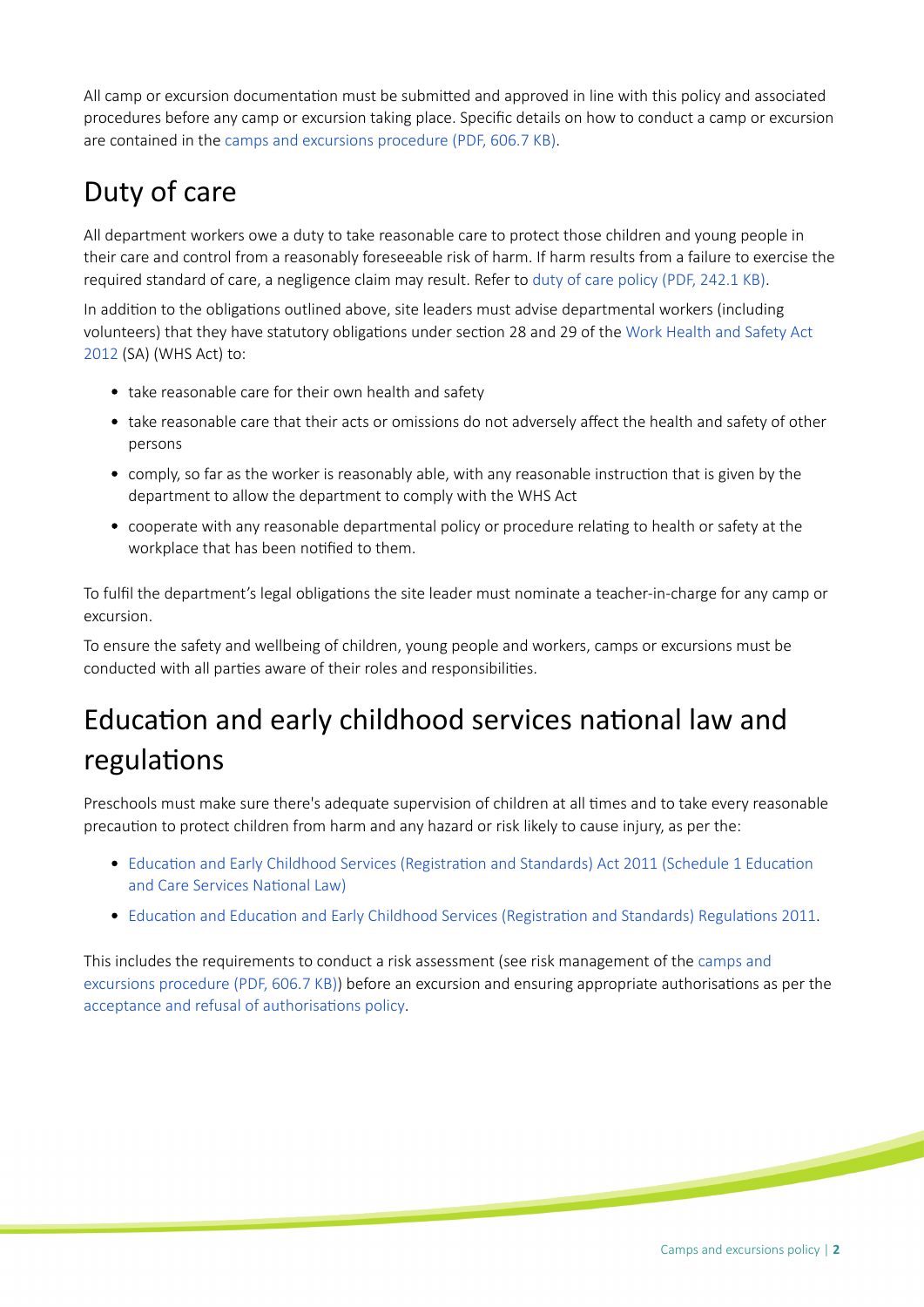## Inclusivity

As outlined in the *Disability Discriminaton Act 1992* camps and excursions must be inclusive of all children and young people to make sure they are given the opportunity to partcipate. Camps and excursions can provide a unique opportunity for all students to be included in enriching learning experiences that promote the principles of inclusivity.

It's unlawful for a site to discriminate against a child or young person on the grounds of disability, sexual orientaton, gender identty or intersex status by denying the child or young person access to, or limitng their access to, any benefit such as a school camp or excursion. For more guidance on supporting gender diverse and intersex children and young people during camps or excursions refer to the [gender diverse and intersex](https://edi.sa.edu.au/library/document-library/controlled-procedures/gender-diverse-intersex-children-young-people-support-procedure.pdf)  [children and young people support procedure \(PDF, 191.5 KB\).](https://edi.sa.edu.au/library/document-library/controlled-procedures/gender-diverse-intersex-children-young-people-support-procedure.pdf)

Costs should be structured to makes sure there's no undue fnancial burden imposed upon individual children or young people or their families. Sites should consider whether fnancial assistance (for example subsidy or payment plan) will be ofered, and this should be communicated to families during the consent seeking process. Parents are liable for the costs associated with their child or young person's atendance on a camp or excursion.

However, in cases where a family has been approved for School Card and the site sets that family's [materials](https://edi.sa.edu.au/finance/school-and-preschool-income/materials-and-services-charge)  [and services charge](https://edi.sa.edu.au/finance/school-and-preschool-income/materials-and-services-charge) less than the subsidy or the 'value of the standard sum' then the diference may be used by the parent against the cost of a camp or excursion. If for any reason a child or young person is unable to atend a camp or excursion the site should negotate with the family reasonable reimbursement of costs paid.

The support needs of children and young people with disabilites or medical conditons, multcultural groups, including racial and religious backgrounds, and transgender and intersex will require careful consideraton and consultation with parents. Appropriate support measures should be put into place for these children and young people so they can access the learning experiences available through camps and excursions. All support needs required for the child or young person in the context of the camp or excursion location and proposed activities must be captured within the sports, adventure, camps and excursions risk management form (DOCX, [2.1 MB\)](https://edi.sa.edu.au/library/document-library/templates/early-childhood-services/camps-and-excursion-risk-management-form.docx) (see risk management of the [camps and excursions procedure \(PDF, 606.7 KB\)](https://edi.sa.edu.au/library/document-library/controlled-procedures/camps-and-excursions-procedure.pdf)).

#### Disability standards

The Disability Standards for Education 2005, in particular the Standard for Participation (see part 5) and the Standard for Curriculum Development, Accreditation and Delivery (see part 6), strengthen the obligation of sites to, amongst other things, make sure off-site activities are designed to include children and young people with disabilities by taking all reasonable steps to make sure the child or young person can participate in the courses or programs provided by the site. Sites should, where necessary, make reasonable adjustments to help the child or young person to partcipate in the camp or excursion. To determine whether an adjustment is reasonable consider the factors in the definitions section below. Course determination and planning must be undertaken before or alongside the inital planning for the camp or excursion.

If the adjustment is reasonable but would impose unjustifiable hardship (see definitions section) on the site or department then it may be considered appropriate for the site not to comply with the requirements of the standards.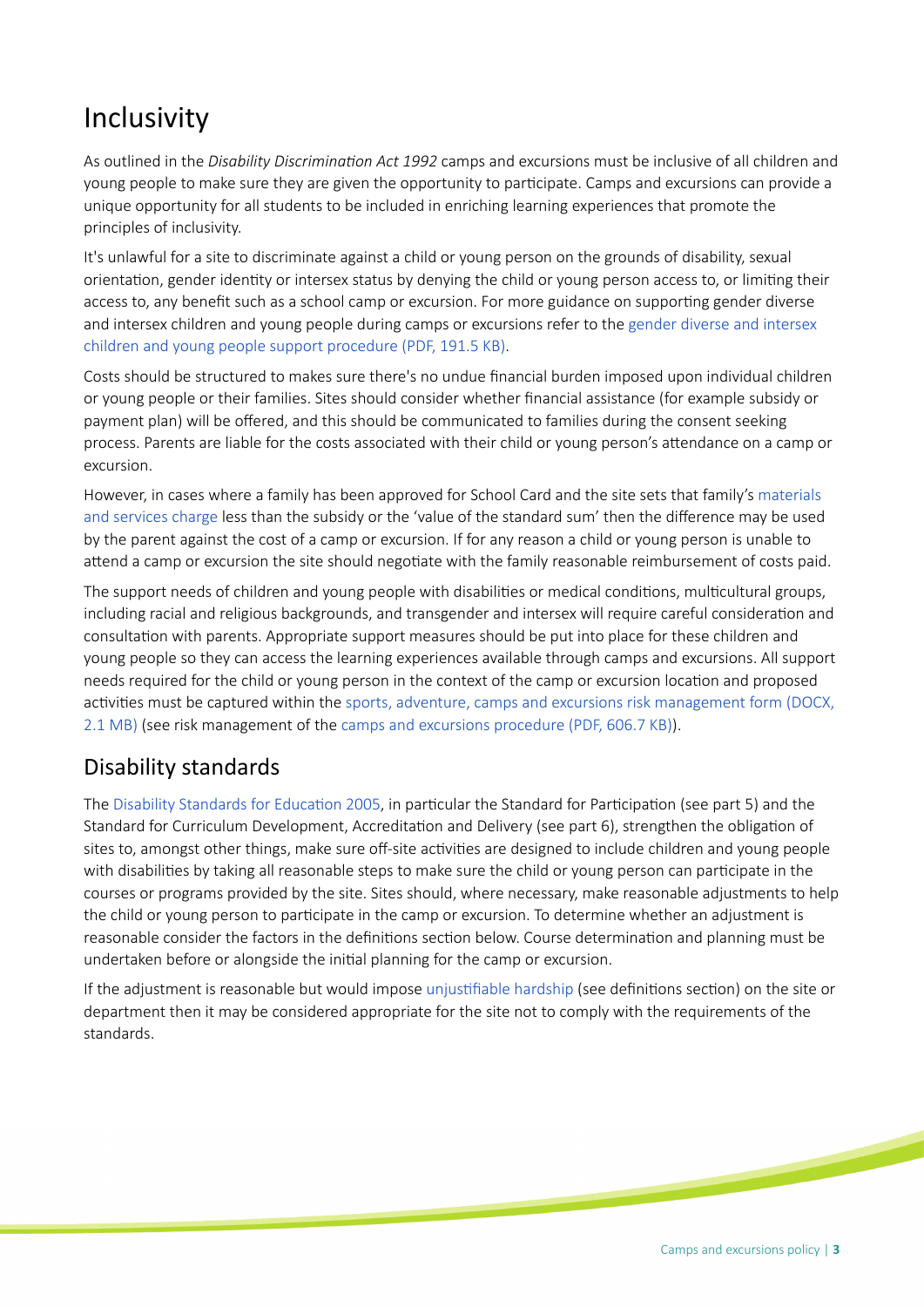Where a course or program necessarily includes an actvity in which the child or young person cannot participate, the site may implement a measure to make sure the child or young person is offered an activity that constitutes a reasonable substitute or adjustment within the context of the overall aims of the course or program. However, thorough inital planning should reduce the likelihood of this needing to occur. Clause 5.3 of the [Disability Standards for Educaton 2005](https://www.legislation.gov.au/Details/F2005L00767) outlines other measures that a site may implement to allow the child or young person to partcipate in the course or program on the same basis as other children or young people.

The concept of inclusivity is further supported by the Ministerial Advisory Commitee's children and students with disability publication – principles of inclusion for children and students with disability in education and [care.](https://www.education.sa.gov.au/department/about-department/minister-education-and-child-development-decd/ministerial-advisory-committee-children-and-students-disability/principles-inclusion-children-students-disability) Specifcally principle one, which states 'all children and students who experience disability have the right to access and participate in education'.

These principles are endorsed by all 3 school sectors and must be considered when planning and implementing a camp or excursion.

## Child protection

All workers for the purpose of this policy and associated procedures are mandated notifiers under the Children [and Young People \(Safety\) Act 2017](https://www.legislation.sa.gov.au/LZ/C/A/CHILDREN%20AND%20YOUNG%20PEOPLE%20(SAFETY)%20ACT%202017.aspx)and must be made aware of their obligations to report a reasonable suspicion that a child or young person is, or may be, at risk to the Child Abuse Report Line 131 478 or through the online child protection reporting system.

Workers must also be aware and implement their obligations in line with the department's child protection in education and early childhood services policy.

All people working or volunteering with children and young people on a departmental site or with a departmental program must undertake mandatory training related to their child protecton responsibilites. The training ensures an understanding of roles and responsibilites in keeping children and young people safe, as well as reporting of reasonable suspicion that a child or young person may be at risk. For camps and excursions, mandatory training includes all departmental employees and volunteers attending the camp or excursion but does not include a third party provider of an activity or service where the nature of the camp or excursion is a time limited once-off activity where teachers provide constant supervision.

In the situation of a camp or excursion with an overnight stay, given the extended time and added risk, it's not considered a once-off activity and in such a case a third party provider of a camp or excursion is required to undertake mandatory training. In most instances Responding to Abuse or Neglect - Education and Care (RAN-EC) is the required training.

Refer to RAN-EC child protection training for more information and a tool to find out what mandatory notification training you need depending on your circumstances.

Screening requirements for departmental employees, volunteers, third party providers and external providers (workers) are provided in the [screening and suitability - child safety policy \(PDF, 136.3 KB\)](https://edi.sa.edu.au/library/document-library/controlled-policies/screening-and-suitability-child-safety-policy.pdf).

See child protection of the [camps and excursions procedure \(PDF, 606.7 KB\)](https://edi.sa.edu.au/library/document-library/controlled-procedures/camps-and-excursions-procedure.pdf) for more detail.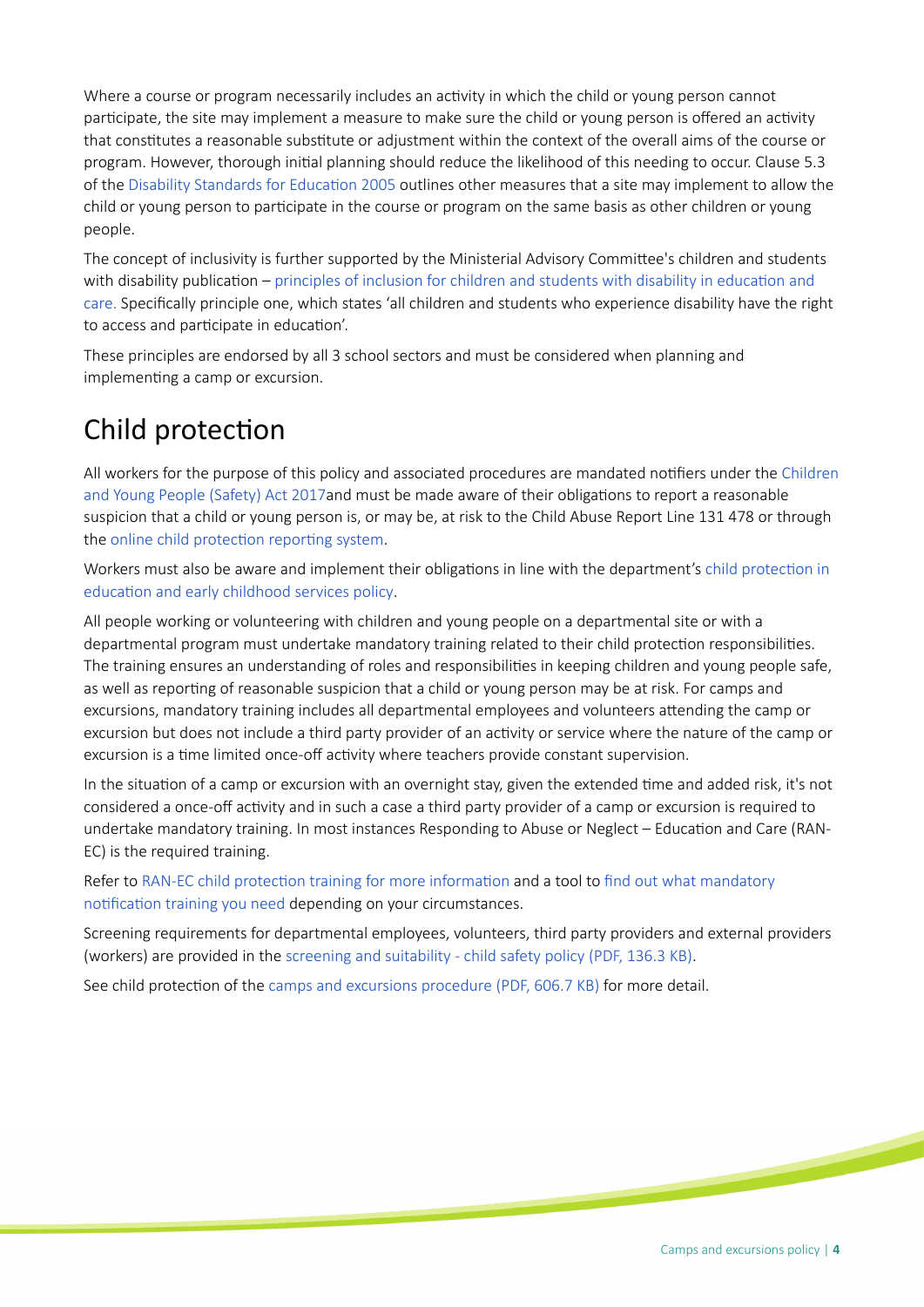### Risk management

Camps and excursions are an extension of the workplace as defned in the WHS Act. This includes transportation to sites and activities conducted while at the camp or excursion. To make sure children and young people and workers are safe, planning must start by identfying hazards and managing risks around health, safety and wellbeing in line with the department's [camps and excursions procedure \(PDF, 606.7 KB\)](https://edi.sa.edu.au/library/document-library/controlled-procedures/camps-and-excursions-procedure.pdf), before the camp or excursion takes place and must occur before the site leader gives approval.

The identification and management of risks on camps and excursions should be undertaken using the sports, [adventure, camps and excursions risk management form \(DOCX, 2.1 MB\).](https://edi.sa.edu.au/library/document-library/templates/early-childhood-services/camps-and-excursion-risk-management-form.docx) Where a recurring camp or excursion has an existing risk management form, this may be reviewed and implemented for the current activity, if the details remain the same and the controls have been implemented and are effective in reducing risk s to an acceptable level.

Sites must make sure a risk assessment has been completed before seeking parental consent. See risk management of the [camps and excursions procedure \(PDF, 606.7 KB\)](https://edi.sa.edu.au/library/document-library/controlled-procedures/camps-and-excursions-procedure.pdf) for more detail.

### Incident reporting

All workers atending a camp or excursion must be made aware of their obligaton to report incidents to the teacher-in-charge. The teacher-in-charge must contact the site leader as soon as practicable to ensure reporting of injuries and critical incidents in line with the department's reporting critical incidents and injuries [procedure \(PDF, 440.0 KB\)](https://edi.sa.edu.au/library/document-library/controlled-procedures/reporting-critical-incidents-and-injuries-procedure.pdf) as soon as possible through the incident and reportng management system.

See accidents, incidents, insurance and claims of the [camps and excursions procedure \(PDF, 606.7 KB\)](https://edi.sa.edu.au/library/document-library/controlled-procedures/camps-and-excursions-procedure.pdf) for more detail.

#### Parents on camps or excursions

Where parents request to accompany their child or young person to provide specific one-to-one support, the request may be considered by the site leader. However, no parent must be expected to accompany their child and the child or young person's participation must not be dependent upon their support. If the parents' request is deemed appropriate and if the adult is a suitable person, those adults will be considered a volunteer and must comply with the requirements of the department's [volunteer policya](https://edi.sa.edu.au/library/document-library/controlled-policies/volunteer-policy)nd [volunteer procedure for](https://edi.sa.edu.au/library/document-library/controlled-procedures/volunteer-procedure)  schools preschools and care settings. Refer to screening and assessing suitability of volunteers in schools, preschools and settings for more information.

When considering such a request, the site leader must note that the presence of the parent does not diminish the site's duty of care for that child or young person or others in atendance at the camp or excursion. All provisions of this policy and the [camps and excursions procedure \(PDF, 606.7 KB\)](https://edi.sa.edu.au/library/document-library/controlled-procedures/camps-and-excursions-procedure.pdf) stll apply, for example activity safety requirements, supervision ratios etc.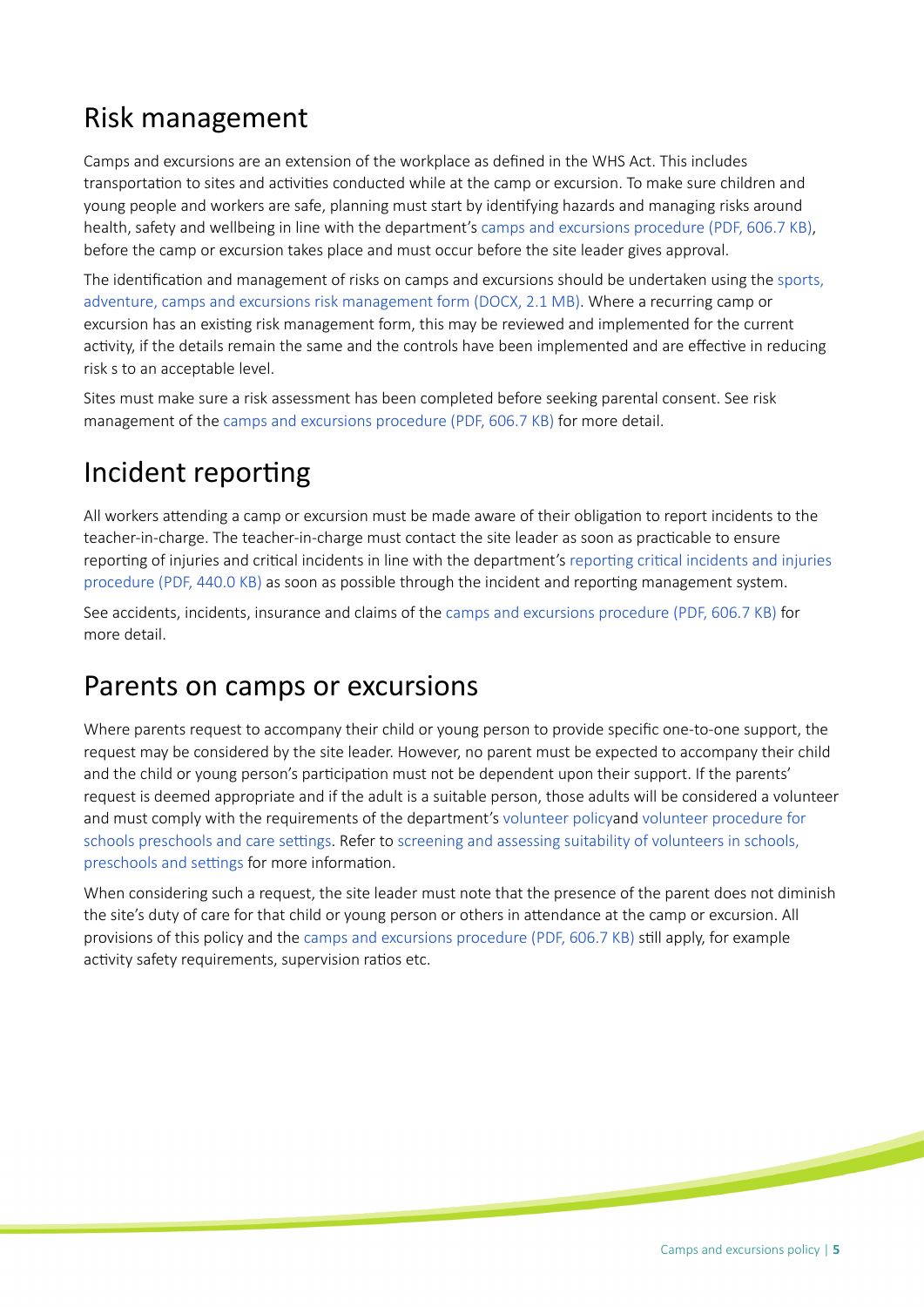### Site based contact person

There must be a site based or delegated contact person for all camps and excursions. This person must be a departmental employee, be contactable at all times for the duration of the event and have copies of all relevant documentaton including relevant health care plans and a copy of the [sports, adventure, camps and](https://edi.sa.edu.au/library/document-library/templates/early-childhood-services/camps-and-excursion-risk-management-form.docx)  [excursions risk management form \(DOCX, 2.1 MB\)](https://edi.sa.edu.au/library/document-library/templates/early-childhood-services/camps-and-excursion-risk-management-form.docx) which incorporates the emergency management plan.

See communications and call in procedure of the [camps and excursions procedure \(PDF, 606.7 KB\)](https://edi.sa.edu.au/library/document-library/controlled-procedures/camps-and-excursions-procedure.pdf) for more detail.

#### Bushfre prone areas

Camp or excursion planning must consider bushfre danger. At the outset, sites should avoid planning camps or excursions in high bushfire danger areas during the summer months, particularly in the period between November and April, in favour of safer venues or tmes. If a bushfre is burning before departure and is likely to threaten the intended camp or excursion site, the camp or excursion must be cancelled.

See bushfre prone areas of the [camps and excursions procedure \(PDF, 606.7 KB\)](https://edi.sa.edu.au/library/document-library/controlled-procedures/camps-and-excursions-procedure.pdf) for more detail.

Further information can be found on emergency management and bushfire procedures for schools and [preschools.](https://edi.sa.edu.au/operations-and-management/emergency-management/emergency-policies-and-procedures)

#### Consent

To make sure the department meets its legal obligations all sites must use the parental consent for camp, excursion, sporting or adventure activity (ED170) (DOC, 101.5 KB) that outlines all necessary information (the form must not be altered). All schools and preschools must ensure the following:

- That a child or young person is not taken outside of the site premises on a camp or excursion unless written authorisation has been provided. Organisers of any activities outside the site grounds or beyond school or preschool hours must obtain the written consent of parents or adult students prior to obtaining approval for the activity to take place.
- This policy is accessible to parents when seeking their consent. Note the consent form provides a web link to this policy to ensure parents are aware of the requirements that apply when participating in an organised camp or excursion.
- The authorisation or consent given to a parent states the prescribed information (see the camps and [excursions procedure \(PDF, 606.7 KB\)](https://edi.sa.edu.au/library/document-library/controlled-procedures/camps-and-excursions-procedure.pdf) for more details).
- The authorisation or consent must be submitted by a parent to a site staff member or teacher-in-charge no later than a week before the scheduled camp or excursion.

Consent forms should not include a waiver clause that states the site or department cannot be held responsible for an accident or injury to the child or young person. Where a site is required to sign waiver forms for children or young people in order to secure a booking for a camp or excursion, contact the department's Legal Services directorate at education.legalrequests@sa.gov.au for advice.

Ultmately the site leader is responsible for making sure the required consent is obtained before the conduct of any camp or excursion and that all relevant informaton is provided to the parent.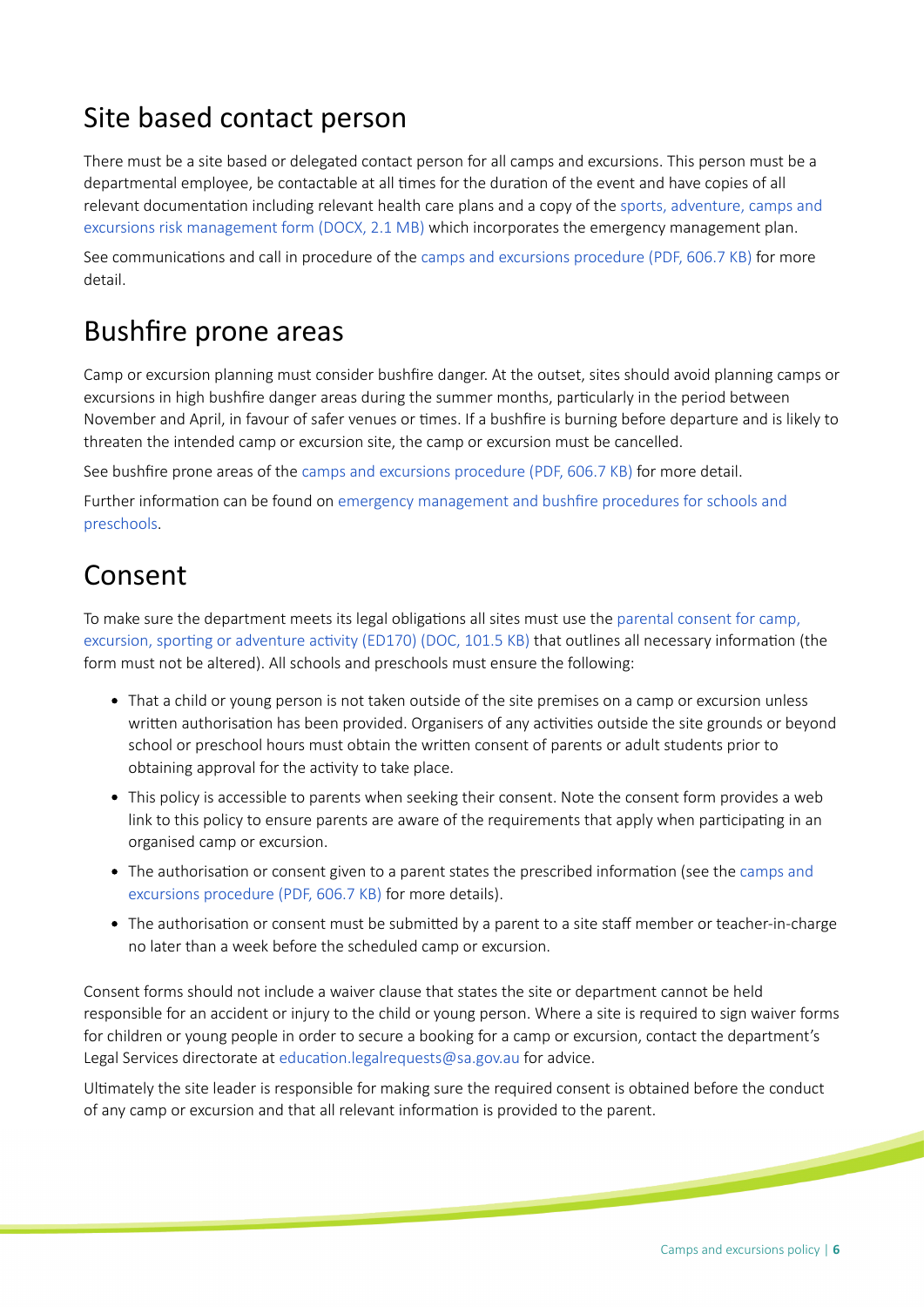See consent of the [camps and excursions procedure \(PDF, 606.7 KB\)](https://edi.sa.edu.au/library/document-library/controlled-procedures/camps-and-excursions-procedure.pdf) for more detail.

#### Planning a camp or excursion

The site leader must make sure all necessary planning and documentaton has been completed before the camp or excursion is fnalised and approved.

See site leader responsibilities, planning, contingency and emergency management and of the camps and [excursions procedure \(PDF, 606.7 KB\)](https://edi.sa.edu.au/library/document-library/controlled-procedures/camps-and-excursions-procedure.pdf) and [checklist to assist in planning camps or excursions \(PDF, 172.2 KB\)](https://edi.sa.edu.au/library/document-library/controlled-procedures/checklist-to-assist-in-planning-camps-or-excursions.pdf) for more detail.

### Alcohol, drugs and smoking

The health, safety and welfare of children, young people and workers during a camp or excursion must not be compromised by unsafe behaviour.

The consumption of alcohol, illicit drugs or prescription medication that impair judgement, by supervisory team members or children and young people on camps and excursions is not permited.

Departmental employees on camps or excursions remain on duty even during rest and relaxaton periods, and in an emergency are required to take responsibility for children and young people at short notice.

A camp or excursion actvity and its facilites are an extension of the site. Therefore smoking, including the use of electronic cigaretes is not permited on premises at any tme. This includes inside buildings, tents, structures and outdoor areas (see [smoke-free policy\)](https://edi.sa.edu.au/library/document-library/controlled-policies/smoke-free-policy). At no tme should workers smoke in the presence or view of children and young people.

Instances of children or young people being suspected of possessing, or being under the infuence of, alcohol or illicit drugs should be managed using the [alcohol, tobacco and other drugs incident management procedure](https://edi.sa.edu.au/library/document-library/controlled-procedures/alcohol,-tobacco-and-other-drugs-incident-management-procedure) found on the department's intranet.

# Roles and responsibilites

#### Teacher-in-charge or responsible person

Make sure the camp or excursion is suitable for all participants.

Make sure the purpose of the camp or excursion is linked to the learning program, and children, young people and parents are aware of the learning focus and behavioural expectations.

Plan and undertake camps or excursions in accordance with this policy and associated procedure.

Make sure all relevant information about roles, responsibilities and obligations in line with this policy and associated procedures is clearly communicated to all accompanying adults, volunteers (workers) and children and young people.

Identfy and manage risks associated with the camp or excursion through use of the [sports, adventure, camps](https://edi.sa.edu.au/library/document-library/templates/early-childhood-services/camps-and-excursion-risk-management-form.docx)  [and excursions risk management form \(DOCX, 2.1 MB\).](https://edi.sa.edu.au/library/document-library/templates/early-childhood-services/camps-and-excursion-risk-management-form.docx)

Make sure actvites are challenging but risk managed, refectng curriculum-based children or young person learning outcomes.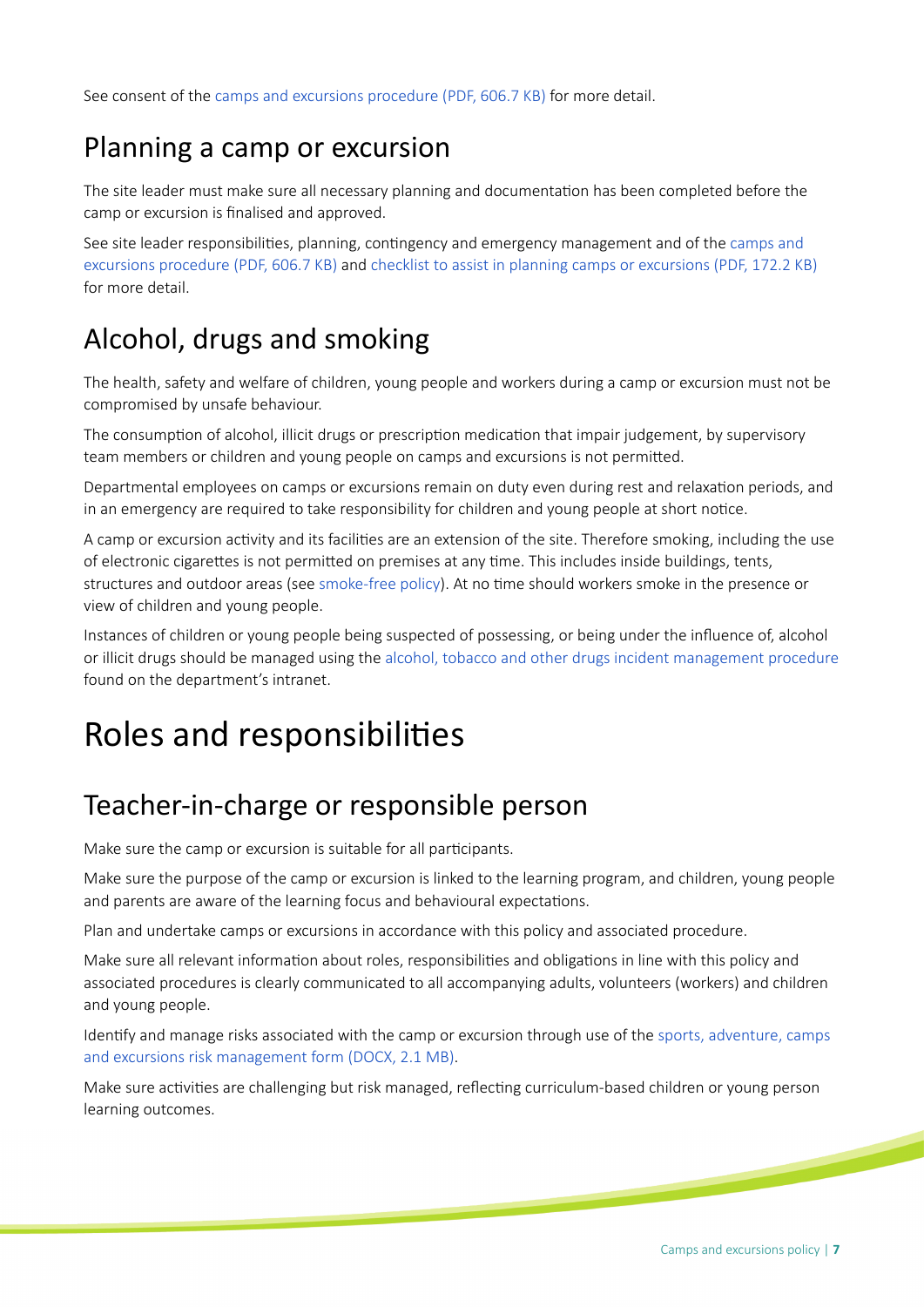Exercise reasonable care and supervision throughout the duration of the camp or excursion.

Make sure all participants understand the nature and purpose of the activity and have developed the prerequisite knowledge, understanding and skills.

Ensure appropriate frst aid is available in line with the [frst aid and infecton control standard.](https://edi.sa.edu.au/library/document-library/controlled-standards/first-aid-and-infection-control-standard)

Where private or hire vehicles are used, advise the owner and/or driver that appropriate insurance cover is required in accordance with Determination 3.2 of the Commissioner for Public Sector Employment.

Make sure supervisory team members are fully briefed and trained for their roles and responsibilites.

Delegate appropriate roles and responsibilities to workers as required.

Make sure any injury or incident is reported to the department in accordance with this policy, associated procedure, and the reporting critical incidents and injuries procedure (PDF, 440.0 KB) and the site leader is notified.

Exercise mandatory notification requirements (as appropriate).

#### Workers

Comply with the requirements of this policy and associated procedure.

Comply with all reasonable instructions from the teacher-in-charge.

Work with and advise the teacher-in-charge of the following:

- contribute to the conduct of the risk management process by carefully assessing the range of activities and applicable risks
- identify and managing specific risks identified in participants' health care plans
- implement all identified controls to reduce the risk of injury to children and young people
- observe the standards of safe practice in any activity established by accredited organisations and other specialist practitioners
- use correct activity equipment, including any required safety equipment
- alert the specialist instructor or trainer to health care plans when needed and mandatory notification requirements
- exercise mandatory notification requirements (as appropriate)
- alert the specialist instructor or trainer to the department's behaviour management policy.

### Site leader (principal or preschool director)

Make sure camps or excursions are planned and conducted in line with this policy and associated procedures before approval being given.

Make sure associated camp or excursion risks are identified and managed and that reasonable care is taken to ensure the safety and care of children, young people and workers.

Make sure the needs of all children and young people are accommodated such as health, safety, medical and behavioural.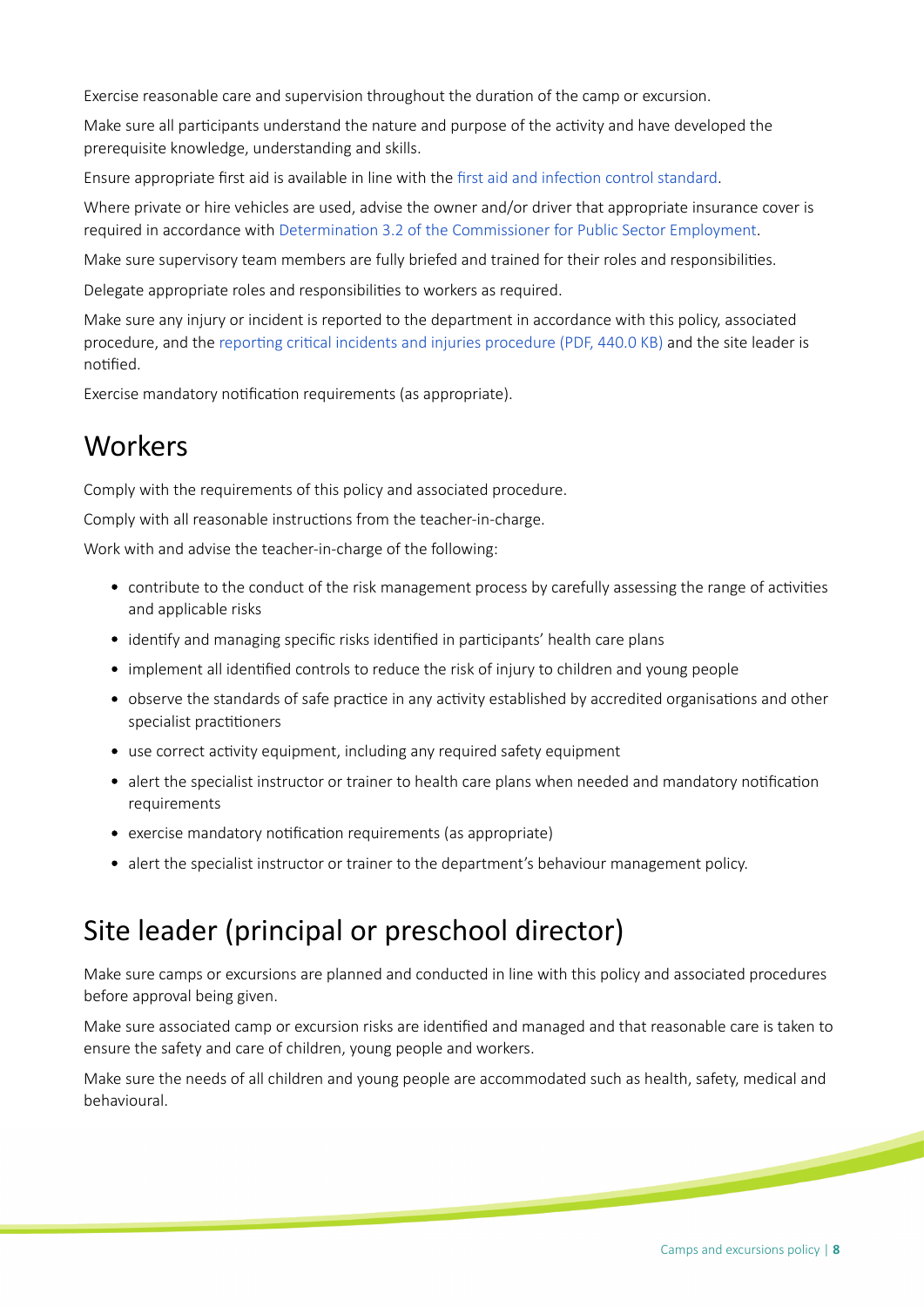Make sure all workers adhere to the requirements of this policy and associated procedures, including obtaining consent and authorisations.

Make sure all accompanying adults, volunteers and instructors (workers):

- meet screening and suitability requirements (refer to screening and assessing suitability of volunteers in schools, preschools and settings)
- are qualified or experienced or both
- are advised of their roles and responsibilities
- are provided with relevant departmental and site policies and safety procedures
- are appropriately trained to fulfil their roles and responsibilities.

Endorse the selection of transport.

Endorse the curriculum component.

Approve the nomination of the teacher-in-charge or responsible person.

Exercise mandatory notification requirements (as appropriate).

#### Specialist instructors or trainers

Collaborate with the teacher-in-charge on the following:

- respective roles of workers
- contingency and emergency management plans
- providing the teacher-in-charge with evidence of a current child-related employment screening or working with children check in compliance with the *Child Safety (Prohibited Persons) Act 2016*.

Comply with all reasonable instructions and directions of the site leader, teacher-in-charge and teachers. Exercise mandatory notification requirements (as appropriate).

#### Accompanying adults or supervisory team

Comply with reasonable instructions and directions of the site leader, teacher-in-charge and teachers.

Exercise their duty of care throughout the duration of the camp or excursion.

Follow any relevant department policies and procedures.

Comply with the [volunteers policy](https://edi.sa.edu.au/library/document-library/controlled-policies/volunteer-policy) and volunteers procedure for schools, preschools and care settings.

Exercise mandatory notification requirements (as appropriate).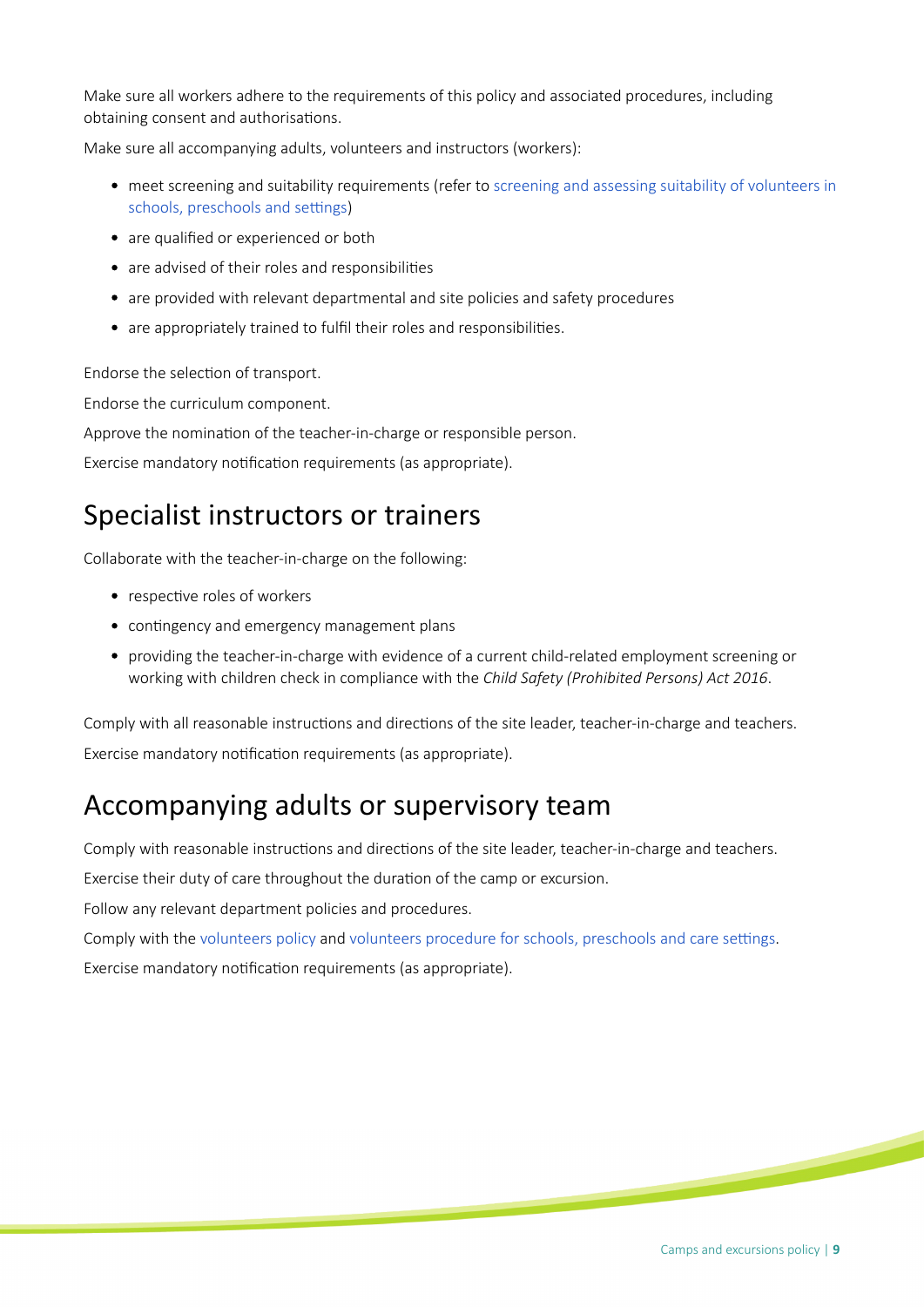# Definitions

#### accompanying adult or supervisory team

Teachers, site administrative staff, parents, carers, activity leaders or instructors and volunteers.

#### camp

A camp is an actvity that is approved or organised by a school during which children and young people leave the site to engage in educational and recreational activities overnight. This is the case regardless of whether the entre group (supervisors and students) leaves from the site or whether students are met at the actvity location by supervisory team members.

Sporting and adventure activities are included (where appropriate) regardless of whether they occur on site or not.

### child in care

Refers to where a child is under a guardianship or custody order, under the [Children and Young People \(Safety\)](https://www.legislation.sa.gov.au/LZ/C/A/CHILDREN%20AND%20YOUNG%20PEOPLE%20(SAFETY)%20ACT%202017.aspx)  [Act 2017](https://www.legislation.sa.gov.au/LZ/C/A/CHILDREN%20AND%20YOUNG%20PEOPLE%20(SAFETY)%20ACT%202017.aspx) (SA). This includes the following care arrangements:

- where a child is under custody or guardianship of the Chief Executve of the Department for Child Protection
- where there is an order placing a child under custody or guardianship of a specifed person
- Voluntary Custody Agreements
- unaccompanied refugee minors under the [Immigraton \(Guardianship of Children\) Act 1946](http://www6.austlii.edu.au/cgi-bin/viewdb/au/legis/cth/consol_act/ioca1946337) (Cth) with guardianship delegated to the Chief Executve.

#### consent

The parent or authorised person agrees in writing to their child or young person participating in a camp or excursion and activity after they have been made aware of the details, risks and costs involved.

## duty of care

The legal obligation to take reasonable care to protect another from all reasonably foreseeable risk of harm.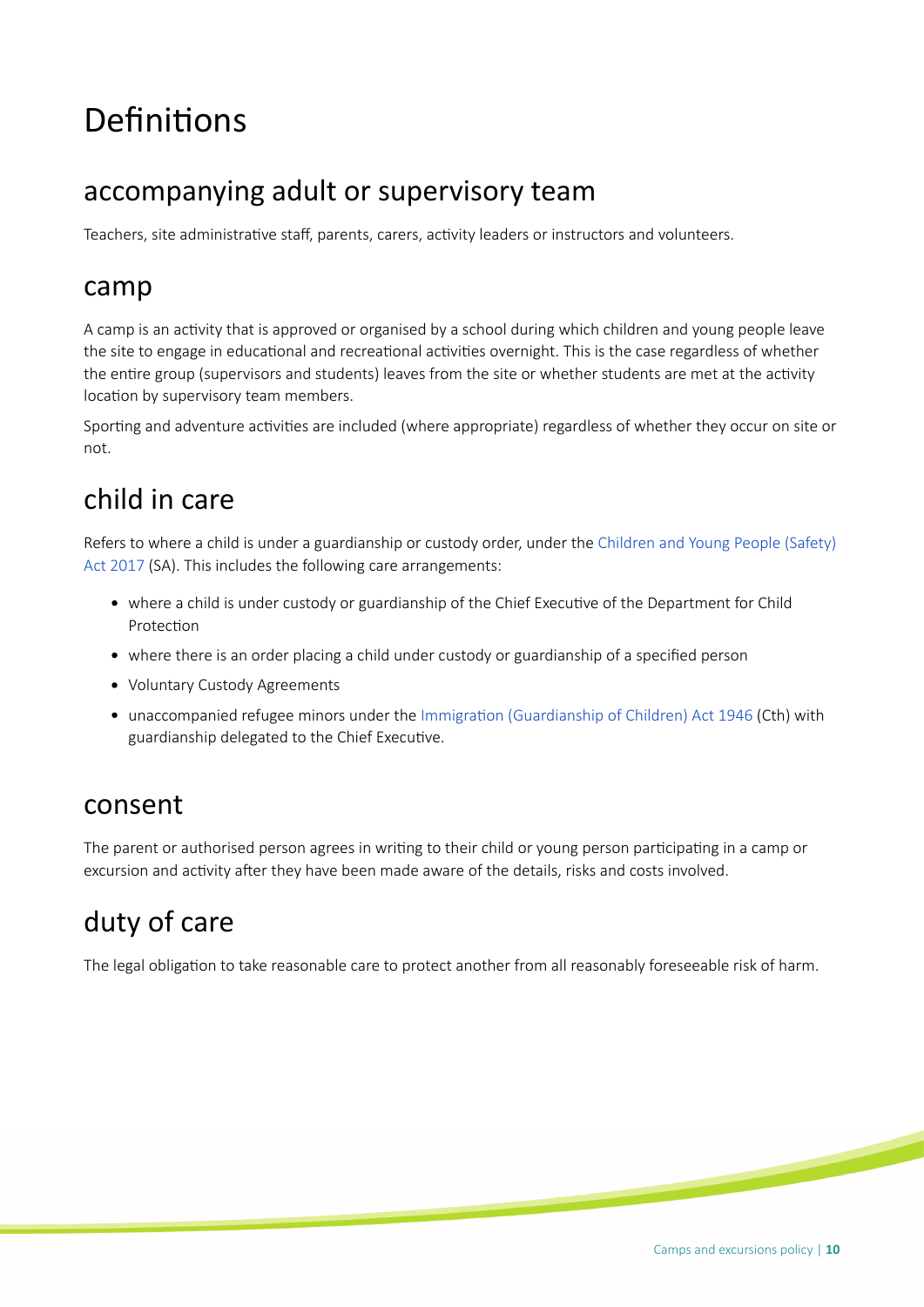#### excursion

An excursion is an actvity that is approved or organised by a school or preschool (not including work experience) during which children and young people leave the site to engage in educational activities. This is the case regardless of whether the entre group (supervisors and students) leaves from the site or whether students are met at the activity location by supervisory team members.

Sporting and adventure activities are included (where appropriate) regardless of whether they occur on site or not.

An excursion is a variation to normal activity and is not predominantly recreational.

#### guardian

A person who has legal guardianship or custody of a child.

### in loco parentis

A person acting in a parental style relationship with a child, where and the person has intended to place themselves in the positon of a parent toward a child and has assumed the same duty and authority as a parent with respect to the nurturing, control and protection of a child. A person in loco parentis may include a person:

- In a de facto relationship with a child's biological parent where they have assumed responsibility for the child.
- Who has taken over care of a child after the death of both biological parents, or where there has been a family breakdown and the child is estranged from both biological parents.
- In an informal fostering arrangement.

This person does not have to assume any or all financial responsibility for a child to satisfy this definition.

#### instructor or trainer

A person who has specifc skills and whose primary role is to instruct the partcular skills of an actvity. The instructor is not necessarily a registered teacher, departmental employee or member of the site community but may be a private provider or a person in the employ of an external organisaton.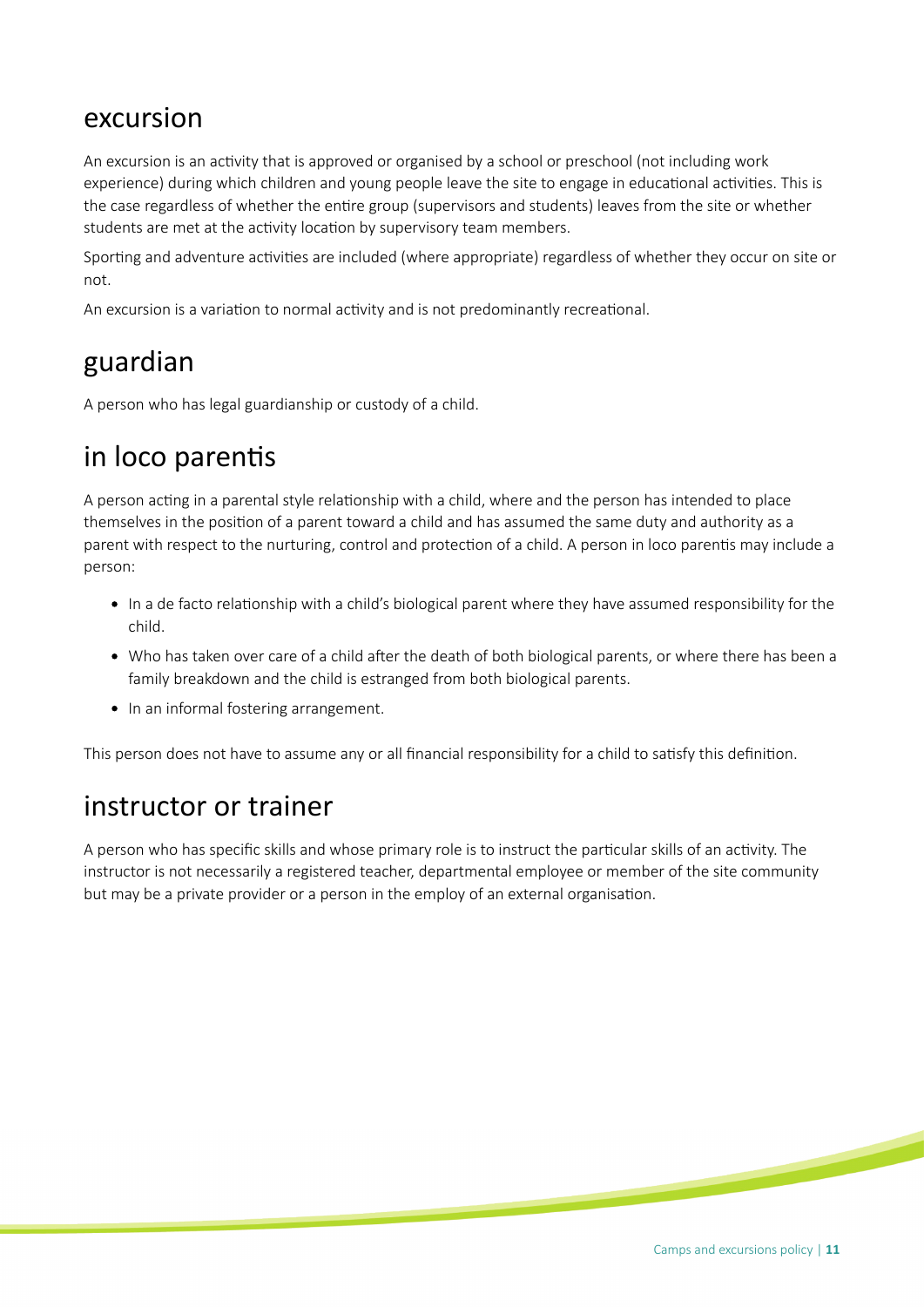#### parents

For the purposes of this policy, the term parent refers to all persons responsible for the child. A person responsible for the child means a person who is the child's:

- biological parent, adoptive parent or other person recognised as a parent if the child was conceived following a fertilisation procedure or under a surrogacy arrangement
- guardian
- step-parent
- person standing in loco parentis.

This does not include a person who has had their legal custody, guardianship or responsibility for the child removed by a Court, Act or Law. As an example, a biological parent who has had their custody, guardianship or parental responsibility for the child removed by a parentng order made under Family Law Act 1975 is not a person responsible for the child.

Includes independent students (see clause 1.2.1 of the [admission procedure \(PDF, 425.3 KB\)](https://edi.sa.edu.au/library/document-library/controlled-procedures/admission-procedure.pdf) for defniton) Includes a caregiver (of a child in care) pursuant to the *Children and Young People (Safety) Act 2017* (SA).

#### reasonable adjustments

An adjustment is reasonable in relation to a child or young person with a disability if it balances the interests of all parties affected.

In assessing whether a particular adjustment for a child or young person is reasonable in accordance with the legislatve requirements of the *Disability Discriminaton Act 1992*, regard should be had to all the relevant circumstances and interests, including the following:

- the child or young person's disability
- the views of the child or young person or their associate
- the effect of the adjustment on the child or young person, including the effect on their:
	- ability to achieve learning outcomes
	- ability to participate in courses or programs
	- independence
- the effect of the proposed adjustment on anyone else affected, including the education provider or site, staff and other children and young people
- the costs and benefts of making the adjustment (clause 3.4(2) of the *Disability Standards for Educaton 2005*).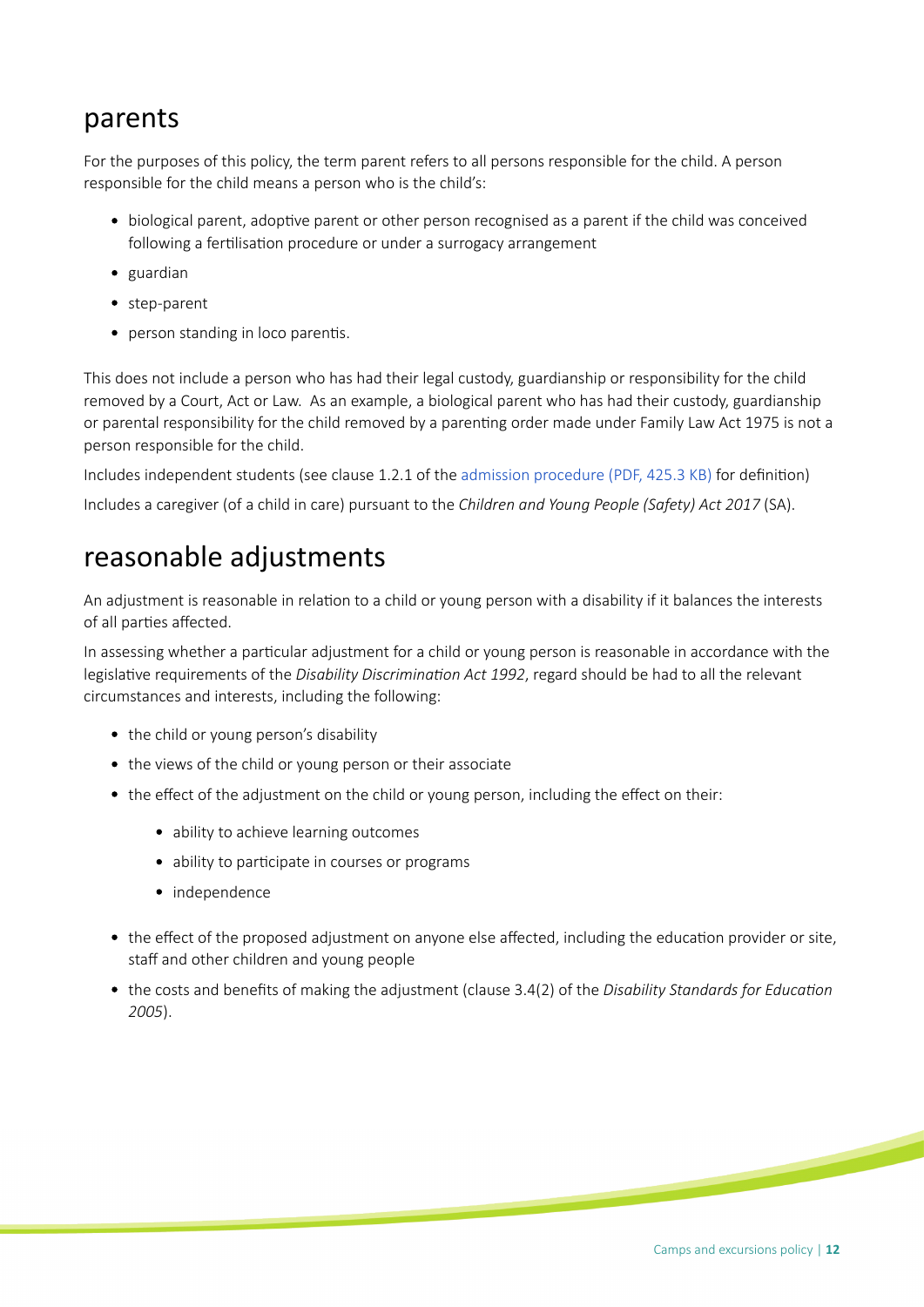#### site

Includes:

- schools
- preschools (school based and standalone)
- occasional care
- rural care
- learning and behaviour units
- independent and community based learning centres (Flexible Learning Options).

#### site leader

Principal or preschool director.

#### step-parent

A person who is married to the parent of a child born to a previous relatonship. A person ceases to be considered a step-parent when their marriage to the child's parent is dissolved by divorce.

# teacher-in-charge (the responsible person in a preschool setting)

The teacher or educator nominated by the site leader to have ultmate responsibility and therefore authority for the implementation of this policy and associated procedures throughout the duration of the camp or excursion.

## unjustifiable hardship

In determining what is considered to be unjustifiable hardship, all relevant circumstances of the particular case must be taken into account including:

- the nature of the benefit or detriment likely to accrue or be suffered by anyone concerned
- the effect of the disability of a person concerned
- the fnancial circumstances and the estmated amount of expenditure required to be made by the person claiming unjustifiable hardship (section 11 of the *Disability Discrimination Act 1992* (Cth).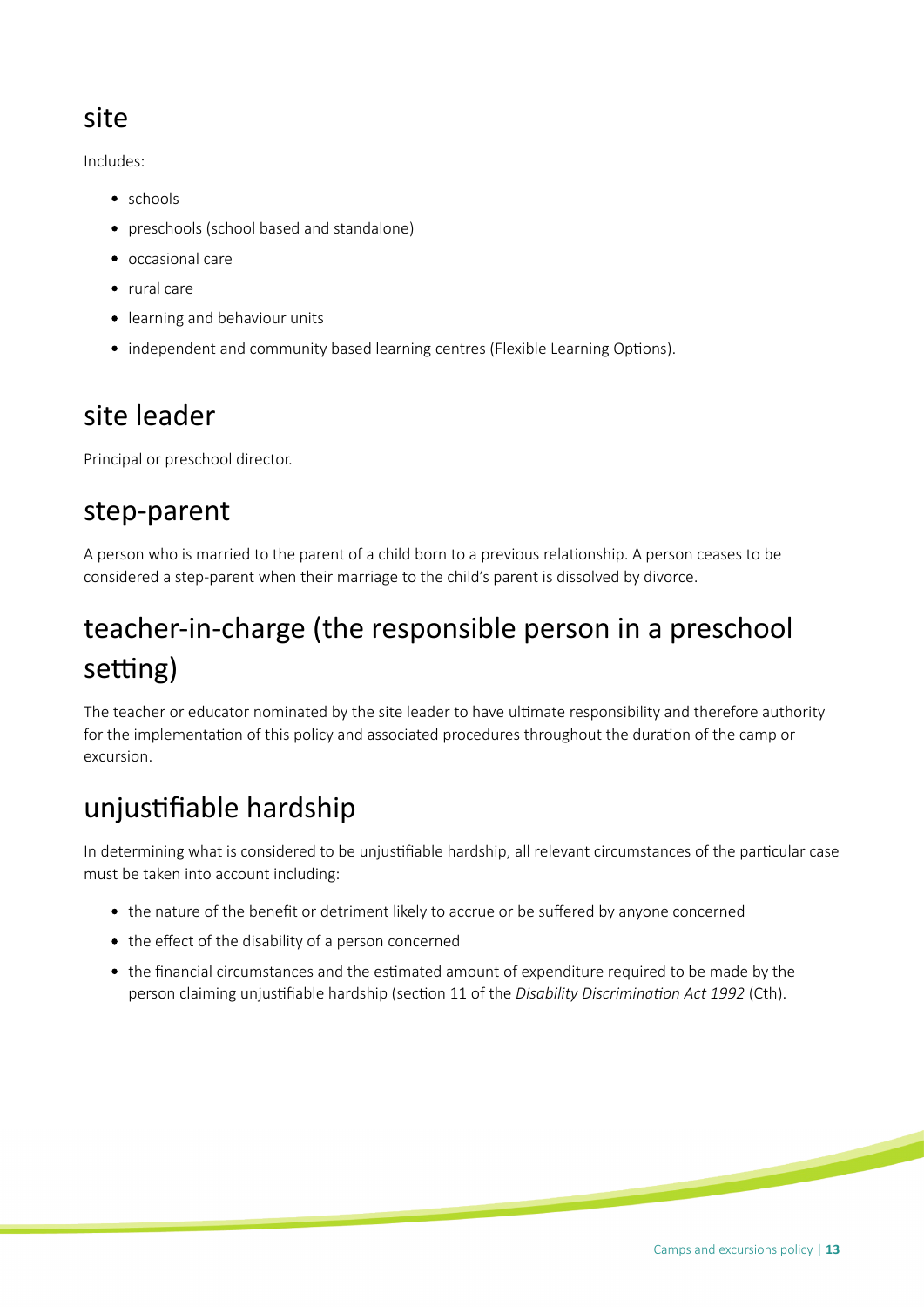#### workers

A worker is defned under secton 7 of the *Work Health and Safety Act 2012* (SA) as any person who works for the department as a:

- employee
- trainee
- volunteer
- outworker
- $\bullet$  apprentice
- work experience student
- contractor or sub-contractor
- employees of a contractor or sub-contractor
- employee of a labour hire company assigned to work for the department.

# Supporting information

Application to conduct an excursion (ED169) (DOC, 157.0 KB) [Camp or excursion consent form \(ED170\) \(DOC, 101.5 KB\)](https://edi.sa.edu.au/library/document-library/form/early-childhood/ED170-consent-form-for-camp-or-excursion.doc) [Sports, adventure, camps and excursions risk management form \(DOCX, 2.1 MB\)](https://edi.sa.edu.au/library/document-library/templates/early-childhood-services/camps-and-excursion-risk-management-form.docx)

#### **Related legislation**

Education and Children's Services Act 2019 Education and Children's Services Regulations 2020 Education and Early Childhood Services (Registrations and Standards) Act 2011 (Schedule 1 Education and Care Services National Law) Education and Early Childhood Services (Registration and Standards) Education and Care Services National Regulations 2011 Disability Discrimination Act 1992 Disability Standards for Education 2005 [Children and Young People \(Safety\) Act 2017](https://www.legislation.sa.gov.au/LZ/C/A/CHILDREN%20AND%20YOUNG%20PEOPLE%20(SAFETY)%20ACT%202017.aspx) [Child Safety \(Prohibited Persons\) Act 2016](https://www.legislation.sa.gov.au/LZ/C/A/CHILD%20SAFETY%20(PROHIBITED%20PERSONS)%20ACT%202016.aspx) [Work Health and Safety Act 2012](https://legislation.sa.gov.au/LZ/C/A/WORK%20HEALTH%20AND%20SAFETY%20ACT%202012.aspx) Work Health and Safety Regulation 2012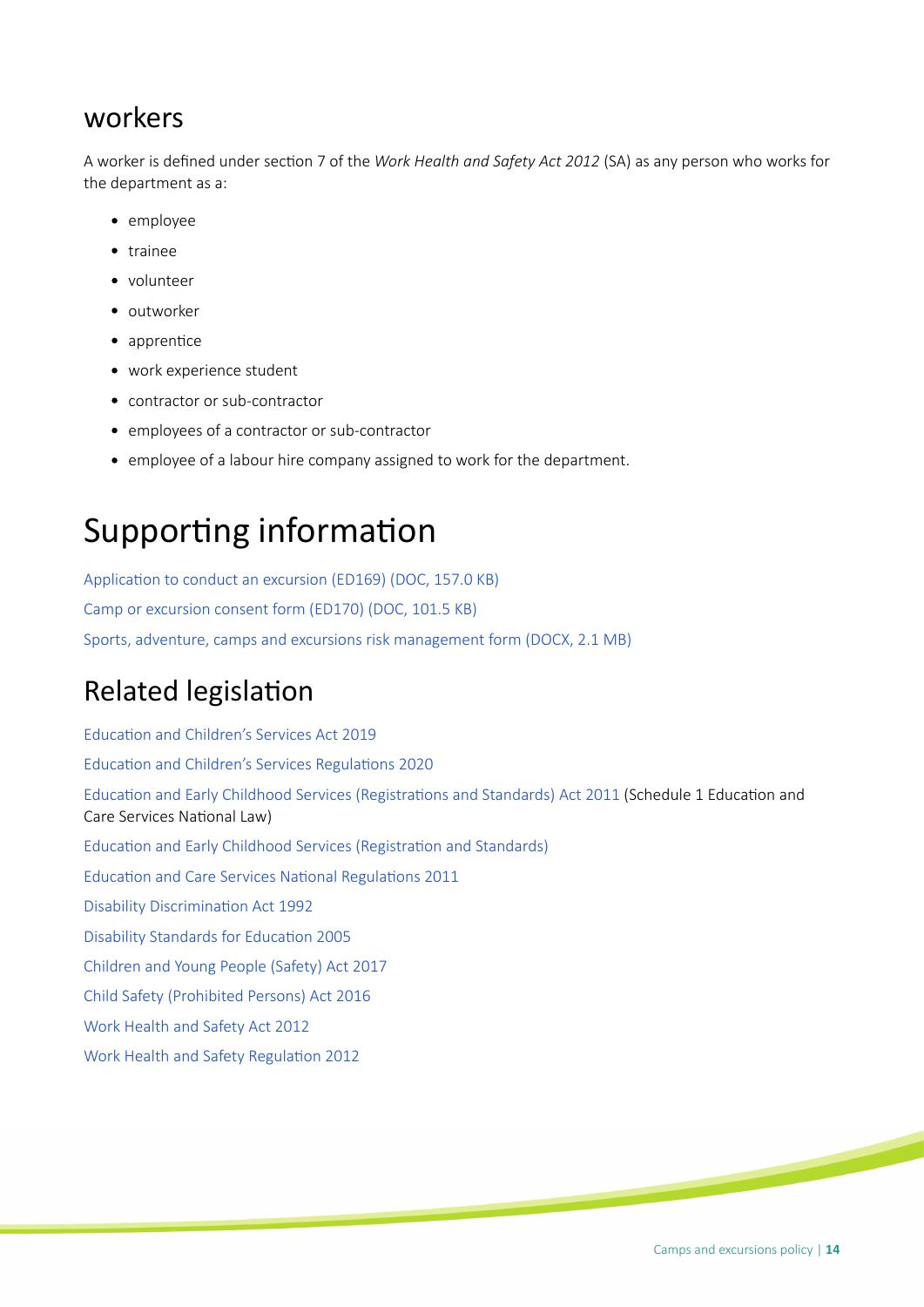## Related policies

[Camps and excursions procedure \(PDF, 606.7 KB\)](https://edi.sa.edu.au/library/document-library/controlled-procedures/camps-and-excursions-procedure.pdf) [Overseas travel policy](https://edi.sa.edu.au/library/document-library/controlled-policies/overseas-travel-policy) [Overseas travel student excursions procedure](https://edi.sa.edu.au/library/document-library/controlled-procedures/overseas-travel-student-excursions-procedure) [Screening and suitability – child safety policy \(PDF, 136.3 KB\)](https://edi.sa.edu.au/library/document-library/controlled-policies/screening-and-suitability-child-safety-policy.pdf) [Children and students with disability policy](https://edi.sa.edu.au/library/document-library/controlled-policies/children-and-students-with-disability-policy) Protective practices for staff in their interactions with children and young people guidelines (PDF, 398.9 KB) [School transport policy \(PDF, 462.3 KB\)](https://edi.sa.edu.au/library/document-library/controlled-policies/school-transport-policy.pdf) [Volunteer policy](https://edi.sa.edu.au/library/document-library/controlled-policies/volunteer-policy) Volunteer procedure for schools, preschools and care settings [Duty of care policy \(PDF, 242.1 KB\)](https://edi.sa.edu.au/library/document-library/controlled-policies/duty-of-care-policy.pdf) [School and preschools enrolment policy](https://edi.sa.edu.au/library/document-library/controlled-policies/school-and-preschool-enrolment-policy) [Admission procedure \(PDF, 425.3 KB\)](https://edi.sa.edu.au/library/document-library/controlled-procedures/admission-procedure.pdf) [Insurance and claims management procedure \(PDF, 507.7 KB\)](https://edi.sa.edu.au/library/document-library/controlled-procedures/insurance-claims-management-procedure.pdf) [Alcohol, tobacco and other drugs incident management procedure](https://edi.sa.edu.au/library/document-library/controlled-procedures/alcohol,-tobacco-and-other-drugs-incident-management-procedure) Site bushfire preparation procedure (PDF, 282.1 KB) [Site bushfre response procedure \(PDF, 1.4 MB\)](https://edi.sa.edu.au/library/document-library/controlled-procedures/site_bushfire_response_procedure.pdf.pdf) [Smoke-free policy](https://edi.sa.edu.au/library/document-library/controlled-policies/smoke-free-policy) [Safety management procedure](https://edi.sa.edu.au/library/document-library/controlled-procedures/safety-management-procedure) Information management policy (PDF, 148.6 KB) First aid and infection control standard Working in isolation procedure (PDF, 322.1 KB) Reporting critical incidents and injuries procedure (PDF, 440.0 KB) Managing allegations of sexual misconduct procedure (PDF, 714.4 KB) Child protection in schools, early childhood education and care policy Information Sharing guidelines for promoting safety and wellbeing (PDF 13.3MB) [Gender diverse and intersex children and young people support procedure \(PDF, 191.5 KB\)](https://edi.sa.edu.au/library/document-library/controlled-procedures/gender-diverse-intersex-children-young-people-support-procedure.pdf) Sporting and adventure activities standard

# Record history

Published date: July 2020